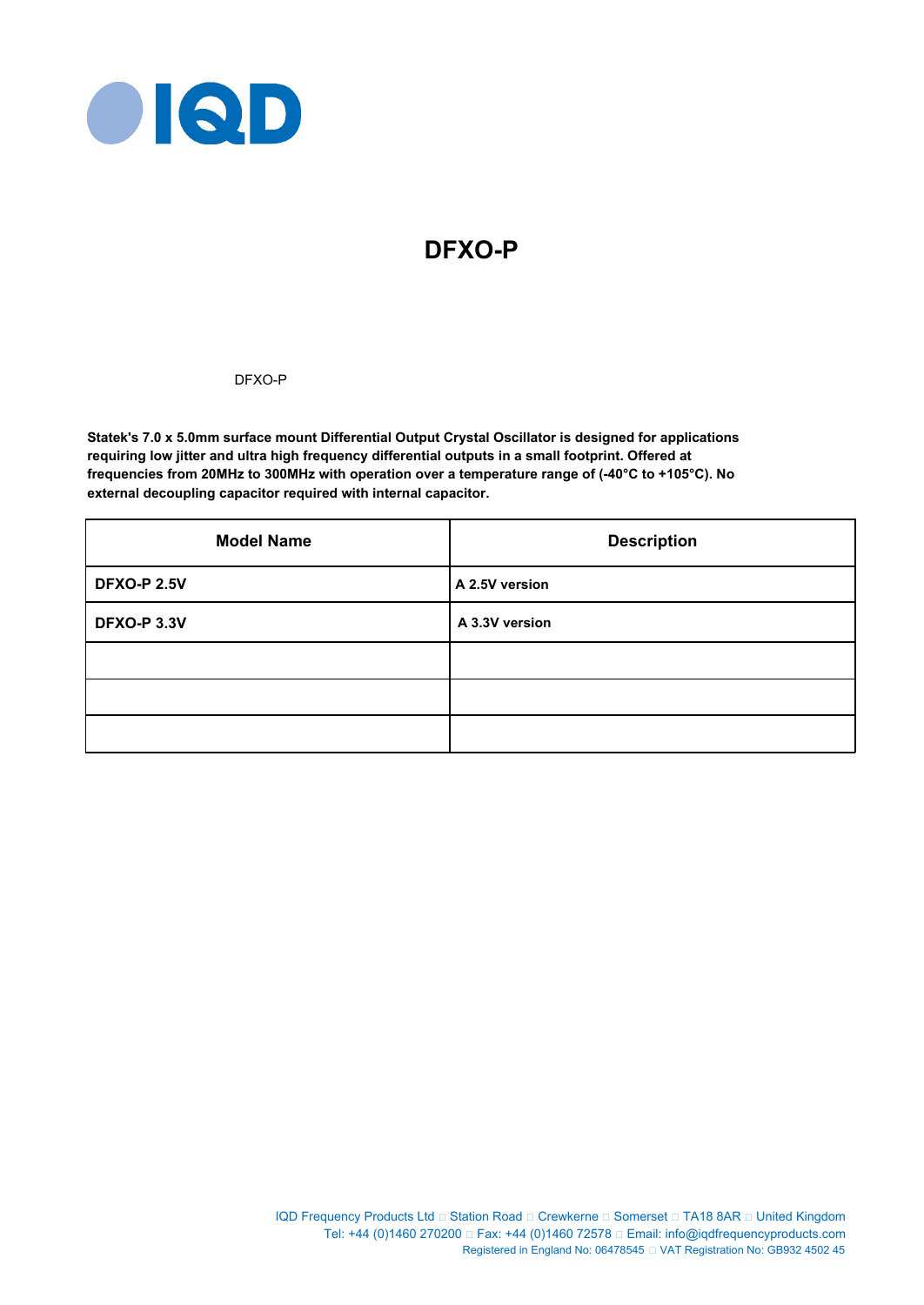



**DFXO-P 2.5V Crystal Clock Oscillator Specification**

# **ISSUE 1; June 2019**

#### **Description**

- This product is designed and manufactured by Statek Corporation in California, USA and distributed by IQD. Statek's 7.0 x 5.0mm surface mount Differential Output Crystal Oscillator is designed for applications requiring low jitter and ultra high frequency differential outputs in a small footprint. Offered at frequencies from 20MHz to 160MHz with operation over a temperature range of (-40°C to +105°C). No external decoupling capacitor required with internal capacitor.
- -SM1 (Gold plated, RoHS compliant)
- $\blacksquare$ -SM5 (Solder dipped, RoHS compliant)
- FEATURES  $\blacksquare$ 
	- Low phase noise
	- Low phase jitter Internal 0.01μF SMD decoupling capacitor Low Allan deviation High Frequency Fundamental Mode Crystal
- Extended Industrial temperature range
- APPLICATIONS  $\blacksquare$ Avionics Communications Networking
- Please note that all data is only valid at 25°C unless otherwise  $\blacksquare$ stated.

#### **Frequency Parameters**

 $\blacksquare$ 

 $\blacksquare$ 

- Frequency 20.0MHz to 160.0MHz Frequency Tolerance ±25.00ppm to ±100.00ppm
- Tolerance Condition @ 25°C
- 
- -
- Frequency Stability ±25.00ppm to ±150.00ppm
	- Ageing **EXALL** 25 and the Human to the Human Human ax in 1st year @ 25°C

#### **Electrical Parameters**

- Supply Voltage 2.5V ±10%
	-
- Supply Voltage (absolute max rating): -0.5V to 4.6V

### **Operating Temperature Ranges**

- $-10$  to  $70^{\circ}$ C
- -40 to 85°C
- -40 to 105°C

#### **Output Details**

- $\blacksquare$ Output Compatibility **LVPECL** 
	- Drive Capability 50Ω

Duty Cycle: @ Vs-1.3V

# **Output Control**

Tri-State (TS):  $\blacksquare$ Pad 1 normally high (internal pull-up resistor), output immediate Pad 1 logic '0', pad 4(5) high impedance Pad 1 logic '1', pad 4(5) output

or NC = No connection to pad 1

#### **Output Levels**

Output High (load=50Ω to Vs-2V): Vs-1.025V min × Output Low (load=50Ω to Vs-2V): Vs-1.620V max



### **Outline (mm) -SM5 = (Solder dipped, RoHS compliant)**

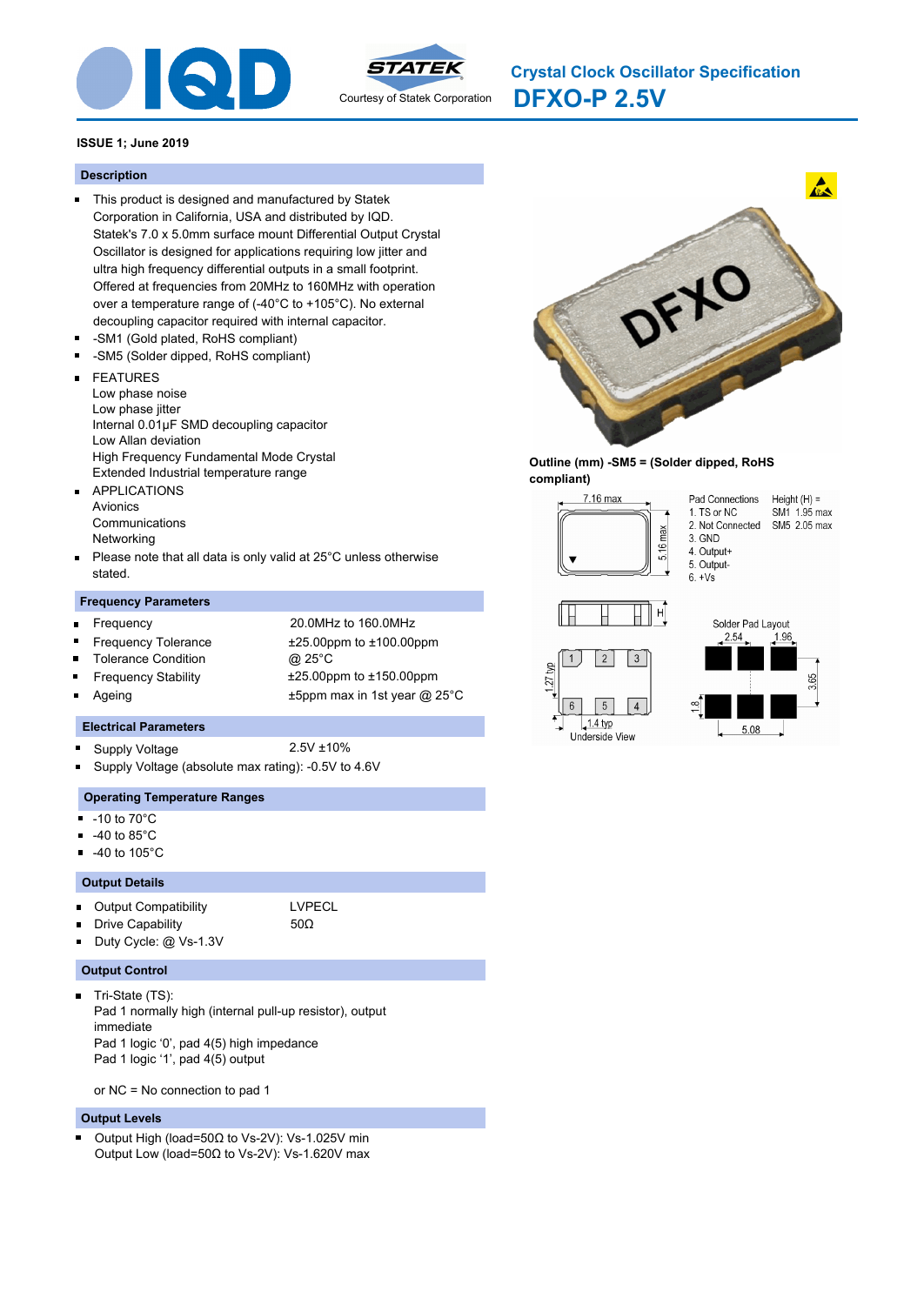



**DFXO-P 2.5V Crystal Clock Oscillator Specification**

# **ISSUE 1; June 2019**

#### **Environmental Parameters**

- Storage Temperature Range: -65 to 150°C  $\blacksquare$
- Shock: Std: 5000G, 0.3ms, 1/2 sine  $\blacksquare$
- Vibration: MIL-STD-202G, Method 204D, Condition D: 20G,  $\blacksquare$ 10-2000Hz, swept sine. Note: Random vibration testing also available, please contact our sales offices.
- **ESD Protection Human Body Model: 2kV**

# **Manufacturing Details**

Maximum process temperature: 260°C for 10 seconds  $\blacksquare$ 

# **Ordering Information**

**Frequency\*** Model\* Termination Variant\* Output Compatibility Frequency Tolerance (@ 25°C)\* Frequency Stability (over operating temperature range)\* Operating Temperature Range\* Supply Voltage Pad 1 Function\* (\*minimum required) **Example** 100.0MHz DFXO-P 2.5V SM1 ±50ppm ±50ppm –10 to 70C TS

### **Compliance**

- RoHS Status (2015/863/EU) Compliant  $\blacksquare$
- $\blacksquare$
- REACh Status **Compliant** MSL Rating (JDEC-STD-033): Not Applicable

# **Packaging Details**

- Pack Style: Tray Supplied on a tray Pack Size: 1
- Pack Style: Reel Tape & reel in accordance with EIA-481-D Pack Size: 1,000

#### **Electrical Specification - maximum limiting values 2.5V ±10%**

| Frequency<br>Min | Frequency<br>Max | Temperature<br>Range | <b>Stability</b><br>(Min) | Current<br>Draw | <b>Rise and Fall</b><br>Time (20-80%) | <b>Duty Cycle</b> |
|------------------|------------------|----------------------|---------------------------|-----------------|---------------------------------------|-------------------|
|                  |                  | °C                   | ppm                       | mA              | ns                                    | %                 |
| 20.0MHz          | 160.0MHz         | $-10$ to $70$        | ±25.0                     | 100             | 1.5                                   | 40/60%            |
|                  |                  | $-40$ to 85          | ±25.0                     | 100             | 1.5                                   | 40/60%            |
|                  |                  | $-40$ to 105         | ±75.0                     | 100             | 1.5                                   | 40/60%            |

*This document was correct at the time of printing; please contact your local sales office for the latest version. Click to view latest version on our website.*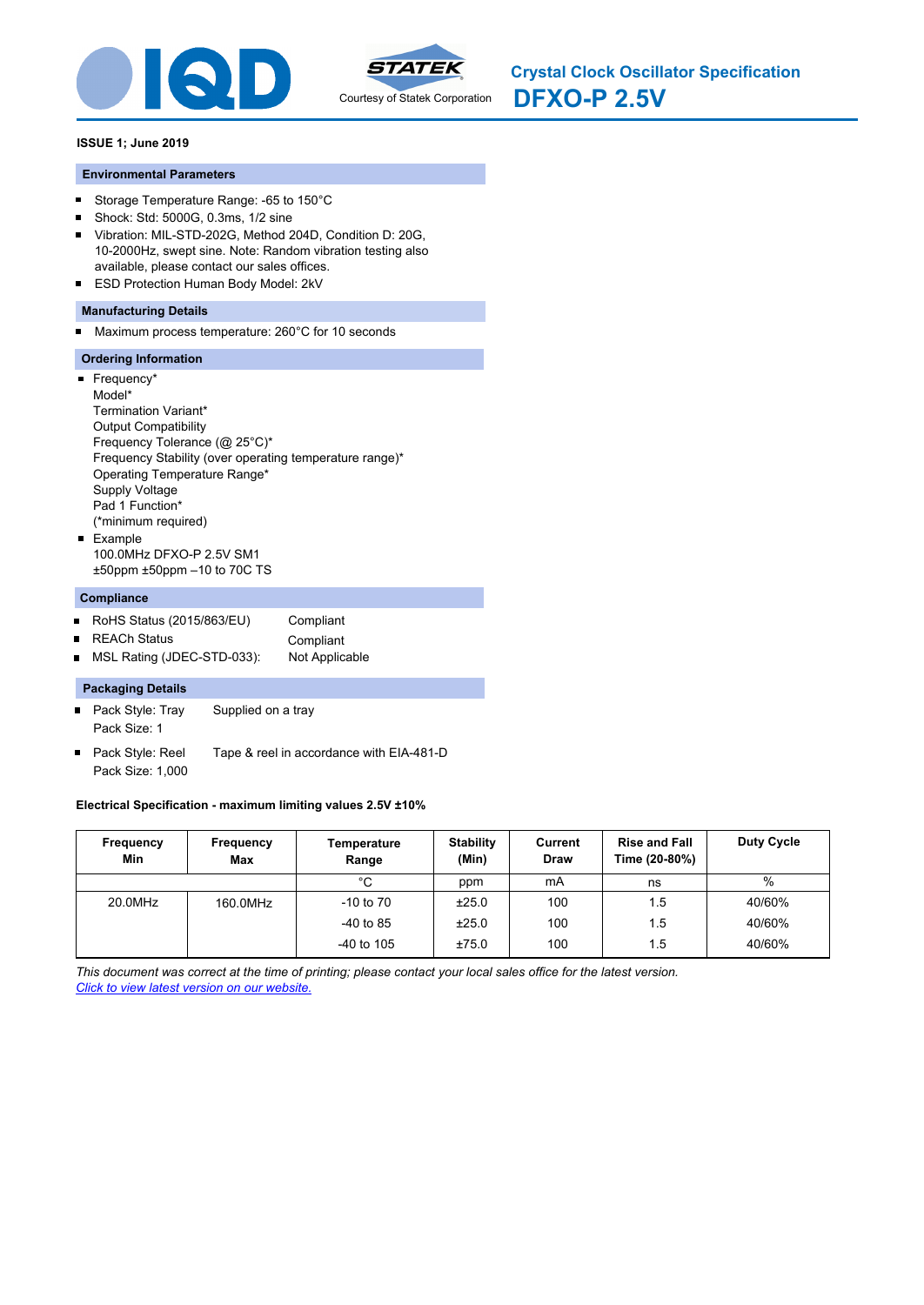



**DFXO-P 3.3V Crystal Clock Oscillator Specification**

# **ISSUE 1; June 2019**

#### **Description**

- This product is designed and manufactured by Statek Corporation in California, USA and distributed by IQD. Statek's 7.0 x 5.0mm surface mount Differential Output Crystal Oscillator is designed for applications requiring low jitter and ultra high frequency differential outputs in a small footprint. Offered at frequencies from 20MHz to 300MHz with operation over a temperature range of (-40°C to +105°C). No external decoupling capacitor required with internal capacitor.
- -SM1 (Gold plated, RoHS compliant)
- $\blacksquare$ -SM5 (Solder dipped, RoHS compliant)
- FEATURES  $\blacksquare$ 
	- Low phase noise
- Low phase jitter Internal 0.01μF SMD decoupling capacitor
- Low Allan deviation
- High Frequency Fundamental Mode Crystal
- Extended Industrial temperature range
- APPLICATIONS  $\blacksquare$ Avionics Communications Networking
- Please note that all data is only valid at 25°C unless otherwise  $\blacksquare$ stated.

### **Frequency Parameters**

- $\blacksquare$
- Frequency 20.0MHz to 300.0MHz Frequency Tolerance ±25.00ppm to ±100.00ppm
- Tolerance Condition @ 25°C
- 
- 
- 

 $\blacksquare$ 

Frequency Stability ±25.00ppm to ±150.00ppm Ageing **EXALL** 25 and the Human to the Human Human ax in 1st year @ 25°C

#### **Electrical Parameters**

- Supply Voltage 3.3V ±10%
	-
- Supply Voltage (absolute max rating): -0.5V to 4.6V

### **Operating Temperature Ranges**

- $-10$  to  $70^{\circ}$ C
- -40 to 85°C
- -40 to 105°C

#### **Output Details**

- $\blacksquare$ Output Compatibility **LVPECL** 
	- Drive Capability 50Ω

Duty Cycle: @ Vs-1.3V

# **Output Control**

Tri-State (TS):  $\blacksquare$ Pad 1 normally high (internal pull-up resistor), output immediate Pad 1 logic '0', pad 4(5) high impedance Pad 1 logic '1', pad 4(5) output

or NC = No connection to pad 1

#### **Output Levels**

Output High (load=50Ω to Vs-2V): Vs-1.025V min × Output Low (load=50Ω to Vs-2V): Vs-1.620V max



### **Outline (mm) -SM1 = (Gold plated, RoHS compliant)**